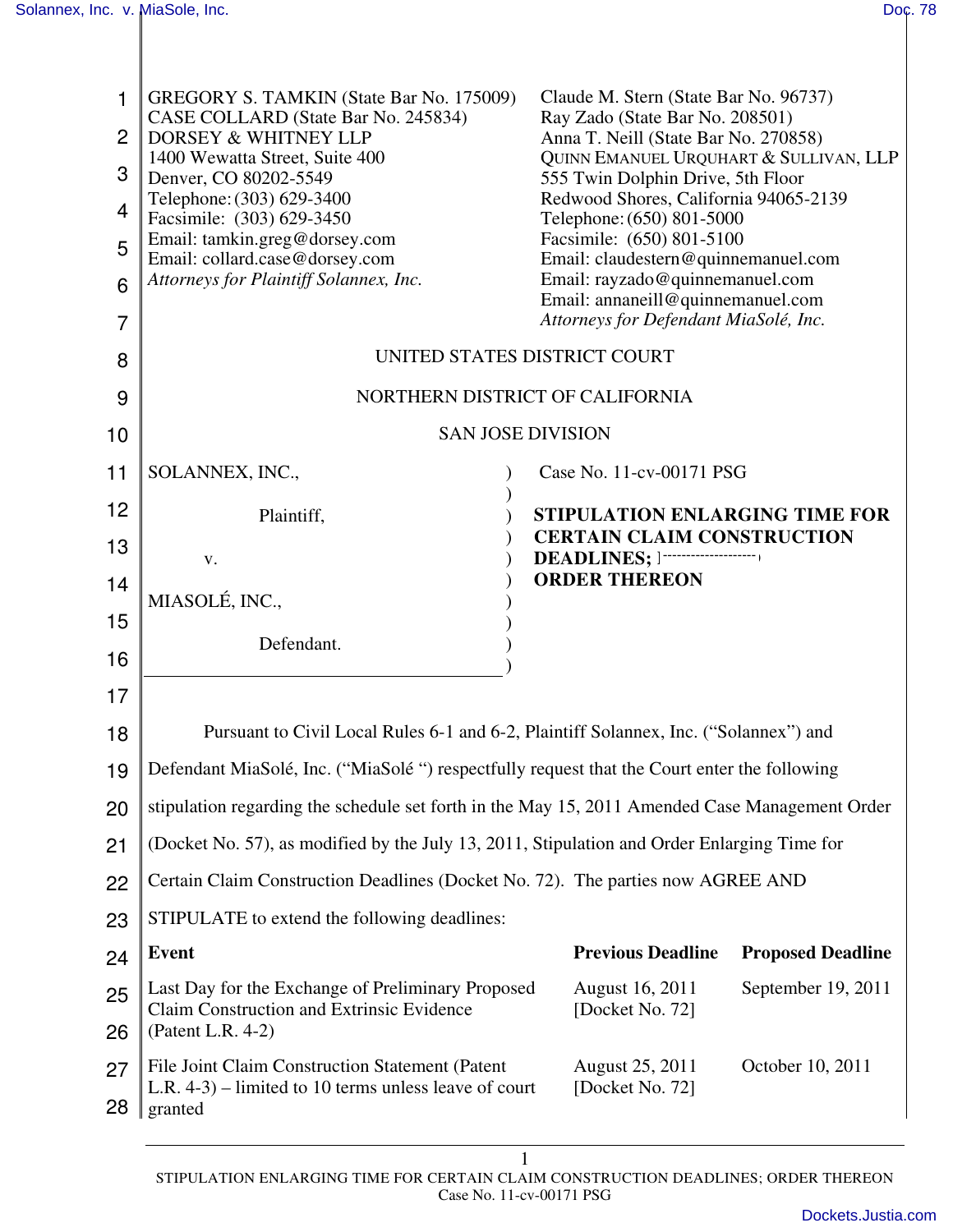| <b>Event</b>                                                                                           | <b>Previous Deadline</b>              | <b>Proposed Deadline</b>                                                                               |  |
|--------------------------------------------------------------------------------------------------------|---------------------------------------|--------------------------------------------------------------------------------------------------------|--|
| <b>Completion of Claim Construction Discovery (Patent</b><br>$L.R. 4-4)$                               | August 18, 2011<br>[Docket No. 72]    | November 9, 2011                                                                                       |  |
| Last Day for Plaintiff's Opening Claim Construction<br>Brief (Patent L.R. $4-5(a)$ )                   | August 29, 2011<br>[Docket No. 57]    | November 22, 2011                                                                                      |  |
| Last Day for Defendant's Opposing Claim<br>Construction Brief (Patent L.R. 4-5(b))                     | September 13, 2011<br>[Docket No. 57] | December 12, 2011                                                                                      |  |
| Last Day for Plaintiff's Reply Claim Construction<br>Brief (Patent L.R. 4-5)                           | September 20, 2011<br>[Docket No. 57] | December 19, 2011                                                                                      |  |
| <b>Tutorial and Claims Construction Hearing</b>                                                        | October 4, 2011                       | To be set by the                                                                                       |  |
|                                                                                                        |                                       | Court; earliest<br>possible date of<br>January 12, 2012                                                |  |
|                                                                                                        |                                       |                                                                                                        |  |
| <b>Reason for the Request</b><br>1.                                                                    |                                       |                                                                                                        |  |
| Current counsel for Solannex recently substituted into this case on July 25, 2011 (Docket              |                                       |                                                                                                        |  |
| No. 73). The same day, the parties agreed to extend the exchange of proposed terms for                 |                                       |                                                                                                        |  |
| construction by two days, from July 27, 2011 to July 29, 2011, to ensure that all parties were able to |                                       |                                                                                                        |  |
| meet the deadline (Docket No. 74). Now that current counsel for Solannex and counsel for               |                                       |                                                                                                        |  |
| MiaSolé have reviewed the current schedule, they agree that it does not allow adequate time for        |                                       |                                                                                                        |  |
| review of the proposed claim terms in light of MiaSolé's recently served infringement contentions      |                                       |                                                                                                        |  |
| nor does it allow adequate time for claim construction discovery.                                      |                                       |                                                                                                        |  |
| In an effort to more closely conform the schedule with the order and pace of events                    |                                       |                                                                                                        |  |
| originally set out by the Court (Docket No. 57), the parties request the above amendment to Case       |                                       |                                                                                                        |  |
| Management Order.                                                                                      |                                       |                                                                                                        |  |
| <b>Prior Time Modifications</b><br>2.                                                                  |                                       |                                                                                                        |  |
|                                                                                                        |                                       |                                                                                                        |  |
| extended by 30 days. The Initial Status Conference was previously extended 15 days, from               |                                       |                                                                                                        |  |
| February 28 to March 15, 2011. Solannex was allowed to supplement its May 10, 2011                     |                                       |                                                                                                        |  |
| infringement contentions 48 days later, on June 27, 2011. MiaSolé's invalidity contention deadline     |                                       |                                                                                                        |  |
| was previously extended by 17 days from June 24, 2011 to July 11, 2011, and further extended 31        |                                       |                                                                                                        |  |
| days to August 11, 2011. The deadline for exchange of proposed terms and claim elements for            |                                       |                                                                                                        |  |
|                                                                                                        |                                       | [Docket No. 57]<br>The time for MiaSolé to answer or otherwise respond to the Complaint was previously |  |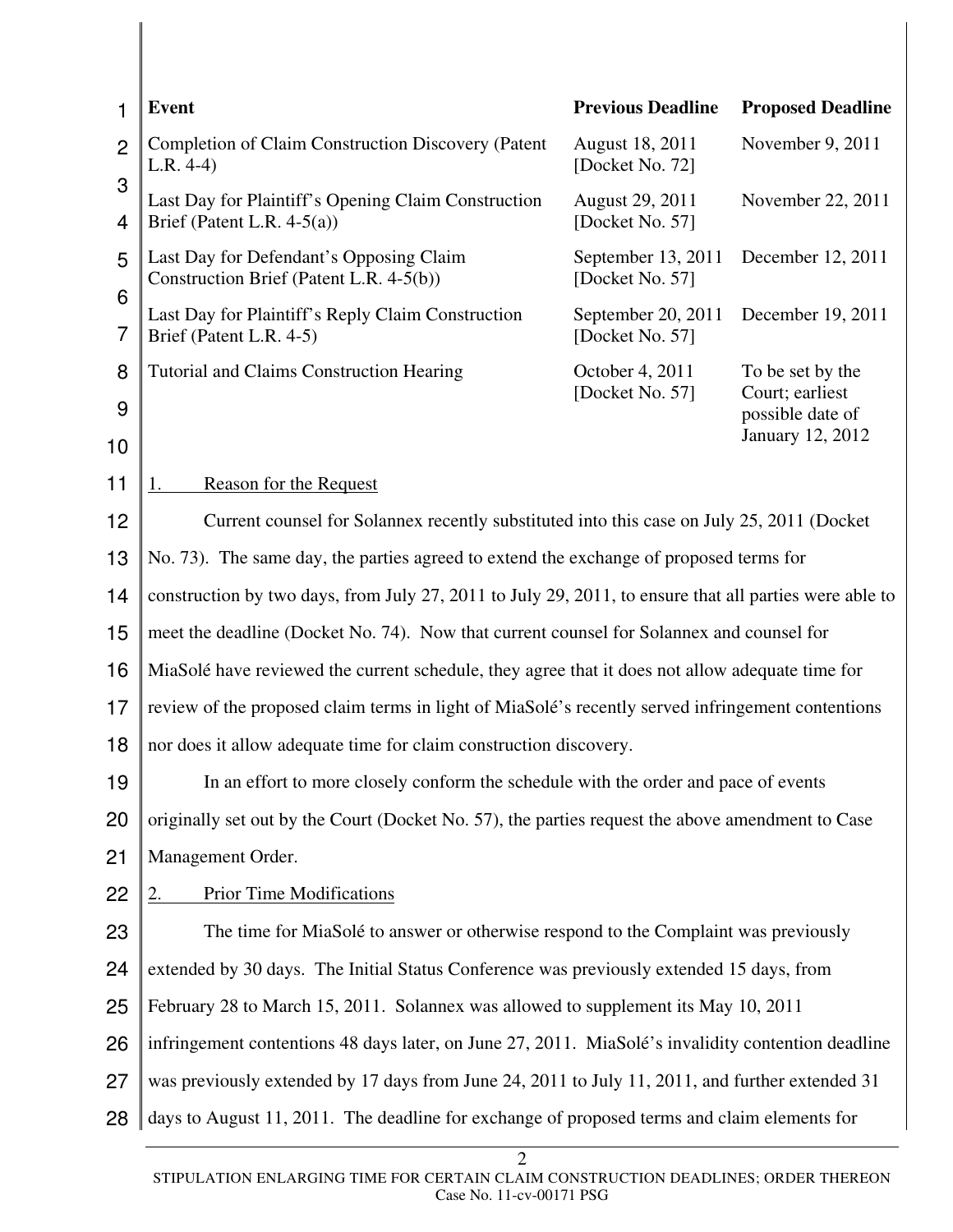| 1              | construction was extended 19 days, from July 8 to July 27, 2011, and further extended 2 days to                                                |  |  |
|----------------|------------------------------------------------------------------------------------------------------------------------------------------------|--|--|
| $\overline{2}$ | July 29, 2011. The deadline for exchange of preliminary proposed claim construction and extrinsic                                              |  |  |
| 3              | evidence was extended 32 days, from July 15 to August 16, 2011. The deadline to file the Joint                                                 |  |  |
| 4              | Claim Construction Statement was extended 34 days, from July 22 to August 25, 2011. The                                                        |  |  |
| 5              | deadline for completion of claim construction discovery was shortened 4 days, from August 22 to                                                |  |  |
| 6              | August 18, 2011.                                                                                                                               |  |  |
| 7              | <b>Effect of Requested Modification</b><br><u>3.</u>                                                                                           |  |  |
| 8              | Depending on the date the Court sets for the Tutorial and Claims Construction hearing and                                                      |  |  |
| 9              | the date of the Court's subsequent Claim Construction order, it is likely that the close of fact                                               |  |  |
| 10             | discovery (February 3, 2012), opening expert reports (February 10, 2012), and the subsequent dates                                             |  |  |
| 11             | will need to be adjusted. Once the Court sets the date of the Claims Construction hearing, the                                                 |  |  |
| 12             | parties will endeavor to stipulate to a modified Case Management Order that takes into account the                                             |  |  |
| 13             | new dates.                                                                                                                                     |  |  |
| 14             | So Stipulated.                                                                                                                                 |  |  |
| 15             | I, Gregory S. Tamkin, attest that concurrence in the filing of this document has been                                                          |  |  |
| 16             | obtained from each of the other signatories below.                                                                                             |  |  |
| 17             | Dated this 16th day of August, 2011.                                                                                                           |  |  |
| 18             | /s/ Gregory S. Tamkin<br>/s/ Ray Zado                                                                                                          |  |  |
| 19             | Gregory S. Tamkin<br>Claude M. Stern<br>Ray Zado<br>Case Collard                                                                               |  |  |
| 20             | DORSEY & WHITNEY, LLP<br>Anna T. Neill<br>Email: tamkin.greg@dorsey.com<br>QUINN EMANUEL URQUHART & SULLIVAN, LLP                              |  |  |
| 21             | Email: collard.case@dorsey.com<br>555 Twin Dolphin Drive, 5th Floor<br>1400 Wewatta Street, Suite 400<br>Redwood Shores, California 94065-2139 |  |  |
| 22             | Telephone: (650) 801-5000<br>Denver, CO 80202-5549<br>Telephone: (303) 629-3400<br>Facsimile: (650) 801-5100                                   |  |  |
| 23             | Facsimile: (303) 629-3450<br>Attorneys for Defendant MiaSolé, Inc.                                                                             |  |  |
| 24             | <b>Attorneys for Plaintiff Solannex, Inc.</b>                                                                                                  |  |  |
| 25             | PURSUANT TO STIPULATION, IT IS SO ORDERED                                                                                                      |  |  |
| 26             | Dated: August 19, 2011<br>PoreS.                                                                                                               |  |  |
|                | Honorable Paul S. Grewal                                                                                                                       |  |  |
| 27             | <b>United States District Judge</b>                                                                                                            |  |  |